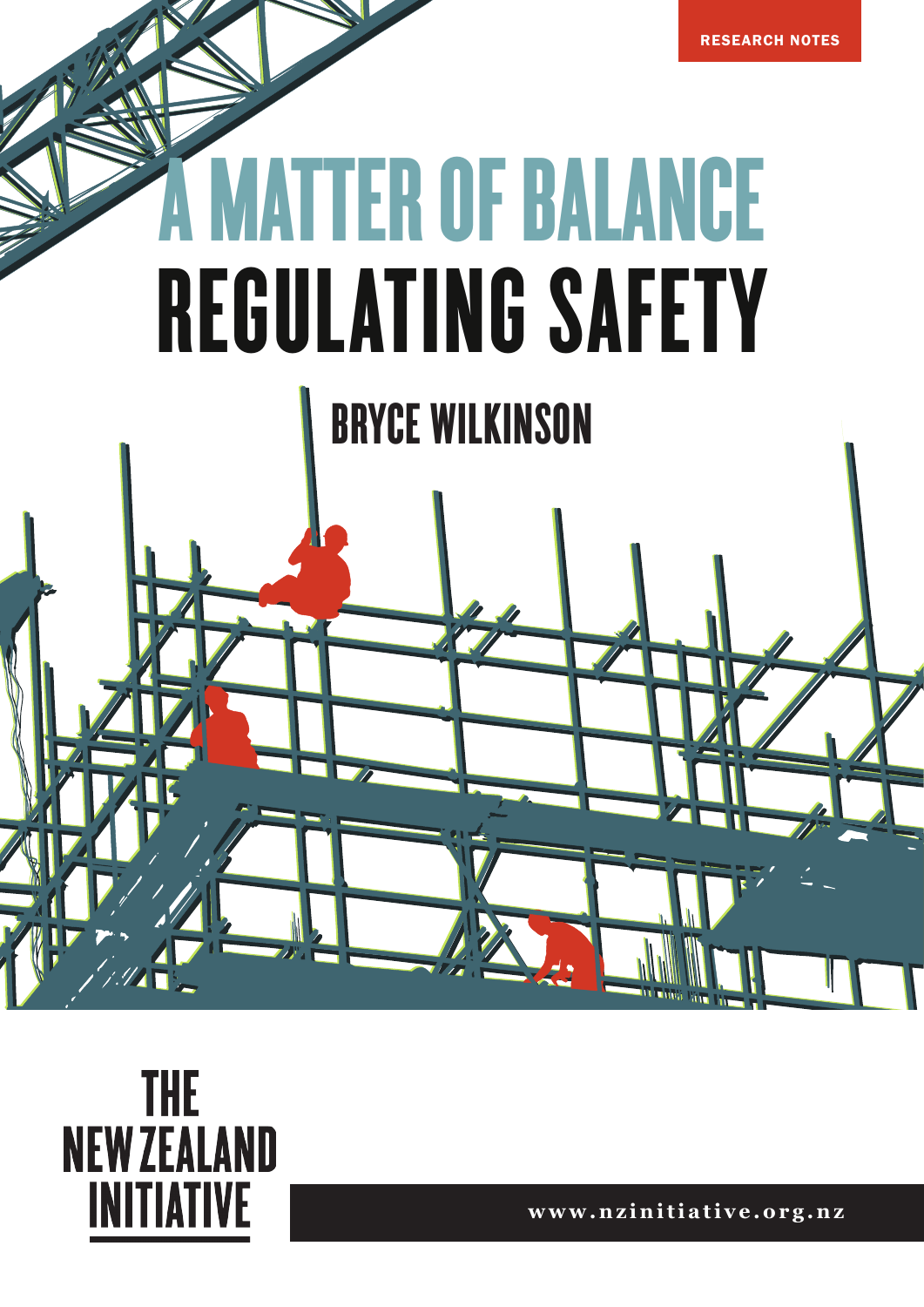## **THE NEW ZEALAND INITIATIVE**

The New Zealand Initiative is an independent public policy think tank supported by chief executives of major New Zealand businesses. We believe in evidence-based policy and are committed to developing policies that work for all New Zealanders. Our mission is to help build a better, stronger New Zealand. We are taking the initiative to promote a prosperous, free and fair society with a competitive, open and dynamic economy. We develop and contribute bold ideas that will have a profound, positive, longterm impact.

#### ABOUT THE AUTHOR



Bryce is a Senior Fellow at The New Zealand Initiative. Bryce is also the director of economics consultancy Capital Economics. Prior to setting this up in 1997 he was a director of Credit Suisse First Boston (now First NZ Capital). Before moving into investment banking in 1985, he worked in the New Zealand Treasury, reaching the position of director.

Bryce has a strong background in public policy analysis, including monetary policy, capital market research and microeconomic advisory work. Bryce holds a PhD in economics from the University of Canterbury and was a Harkness Fellow at Harvard University.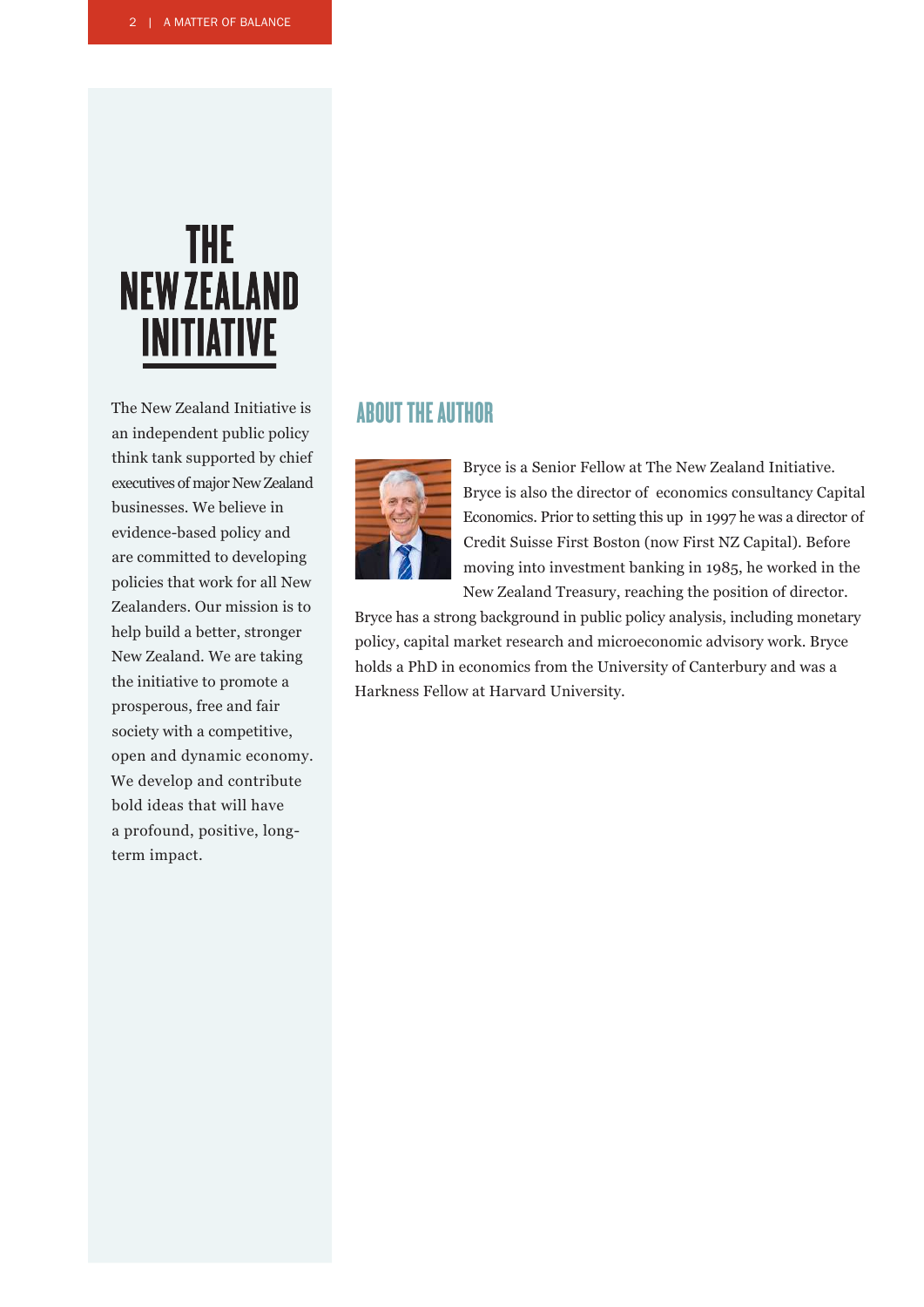*The current obsession the authorities have with trying to prevent falls from heights on residential projects is costing the nation dearly, both financially and in lost productivity.*

— Mike Fox, *Building Today* (June 2014)

## A MATTER OF BALANCE: REGULATING SAFETY

#### KEY POINTS

- House prices in Auckland are going through the roof, yet the Ministry of Business, Innovation and Employment (MBIE) is not helping.
- Its ill-justified campaign to reduce workplace falls from height is adding thousands of dollars to the cost of new homes.
- $\blacksquare$  It is similarly raising the cost of home additions, alterations and repairs and maintenance. Yet evidence of widespread shortfalls in home maintenance spending prior to the compaign suggests a pre-existing affordability problem.
- The overall costs could exceed \$100 million dollars a year. Yet MBIE did not quantify them before launching its campaign, let alone establish greater benefits.
- The campaign particularly targets workplace falls of less than 3 metres. This potentially affects all single story homes.
- Of course safety is important: but those who care about safety should care about safety priorities. Vastly more injuries occur outside the workplace. Could more lives be saved and injuries avoided by spending the same or less money elsewhere, for example on road or home safety?
- Nor is safety the only priority. People must balance safety costs against other costs – such as food, clothing, fuel, education and health care. The campaign may induce some to further defer necessary maintenance work and/ or take greater 'do-it-yourself' safety risks.
- MBIE's failure to establish net benefits is a major public policy concern. The Health and Safety in Employment Act 1992 does not help. Its "take all practicable steps" mantra echews the need to establish net benefits.
- $\blacksquare$  In the absence of an official cost-benefit anaylsis, the Scaffolding, Access and Rigging Association New Zealand (SARNZ) hired BRANZ to do an early post-implementation assessment. The 2014 BRANZ report found that productivity and safety gains combined might marginally exceed costs in the fullness of time.
- The analysis in this report suggests otherwise. The annual costs could be more than double the \$79 million estimated by BRANZ, while the posited productivity gains look suspect both in the broad and in the details. In addition, the estimated safety benefits might be achieved by spending just \$22 million annually on road safety.
- Paradoxically, if BRANZ's calculations were correct MBIE's campaign would still not be justified. Firms and workers would have an incentive to secure the posited gains anyway, under-cutting those that did not, for the benefit of home owners.
- Neither MBIE nor BRANZ appears to have addressed the question of why regulation is necessary to secure gains that are internal to firm's owners and workers.
- This report identifies two possible sources of excessive risk-taking – the abolition of the common law right to sue for personal injury due to accident and the possible failure of the Accident Compensation Corporation (ACC) to price risk accurately through levy differentials. Neither source warrants a focus on falls from heights since their safety effects would be much wider.
- WorkSafe New Zealand is part of MBIE. Its current CEO took office in March 2014. He has rightly observed the need "to make sure that we are using money wisely and proportionate to the risks". How else could that goal be achieved other than by undertaking a prior objective assessment of the costs and benefits and the public policy case for intervening?
- But the deeper question is whether today's single purpose agencies have an incentive to act as regulatory silos that do not have to take due account of householders' real priorities.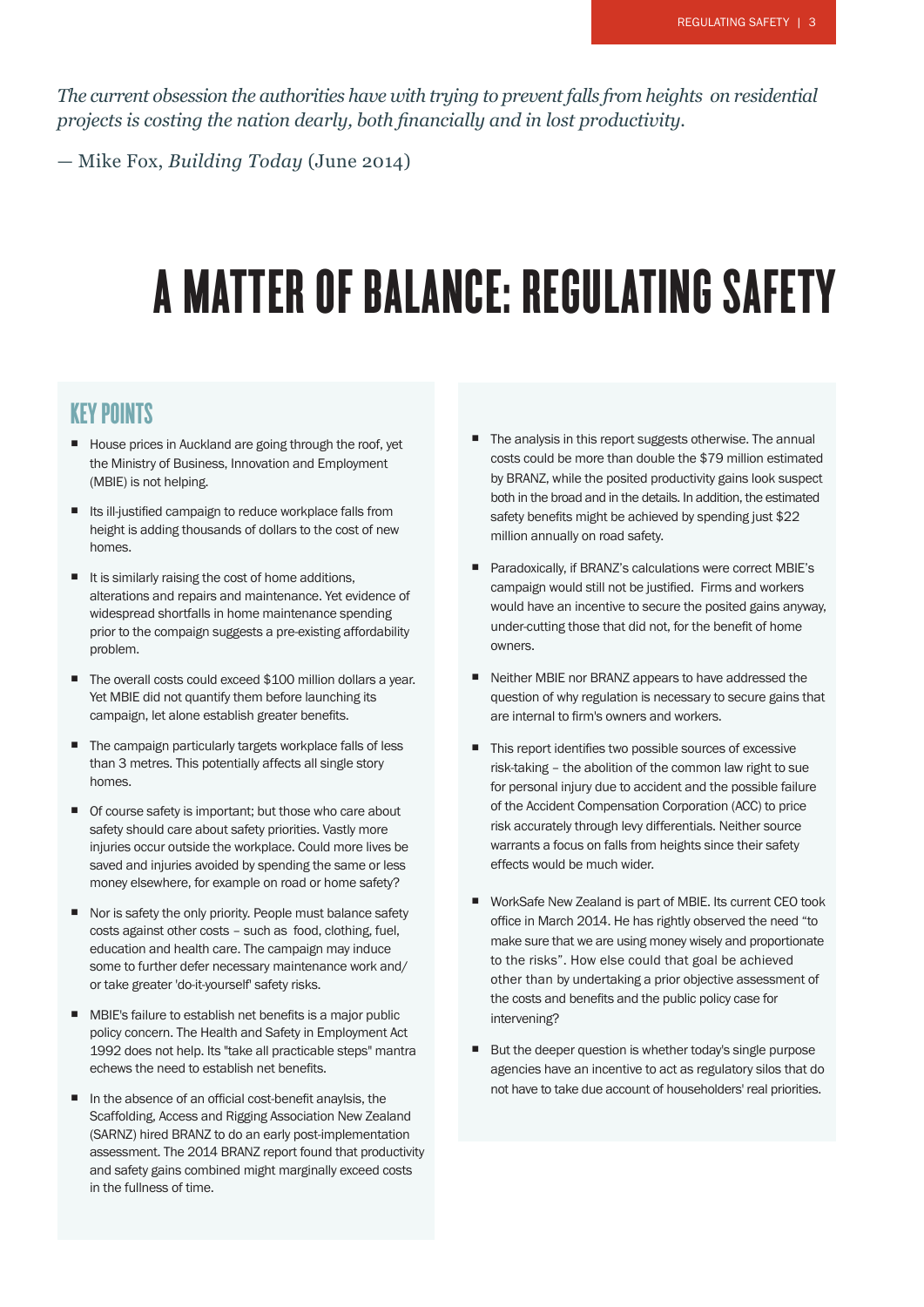#### MBIE'S FALLS FROM HEIGHTS CAMPAIGN – WHY IS THIS A PRIORITY?

In November 2011, the Ministry of Business, Innovation and Employment (MBIE) launched a Working from Heights safety campaign aimed at reducing workplace injuries caused by falls from heights in residential construction. Its "Proactive enforcement approach to preventing falls from height" fact sheet stated:

*Preventing falls from height is a priority for the Labour Group of the Ministry of Business, Innovation and Employment.* 

*From 1 July 2012, health and safety inspectors will be enforcing the Health and Safety in Employment Act 1992 in the construction sector as part of the Labour Group's Preventing Falls from Height project.* 

*Falls while working at height contribute to an unacceptable number of serious harm accidents reported to the Labour Group. More than half the reported falls are from less than three metres and most of these occur from ladders and single-storey roofs. More injuries from falls happen on residential building sites than any other workplace in the construction sector.*

*Work at height must be actively managed so that people are not harmed or killed as a result. Doing nothing is not an option.*1

#### Table 1: Workplace accidents vs other accidents

| Serious Injury (and fatal) accidents in 2013 |               |                               |  |
|----------------------------------------------|---------------|-------------------------------|--|
|                                              | <b>Number</b> | Rate per 100,000 person years |  |
| All workplaces                               | 447           | 18.1                          |  |
| Motor-vehicle                                | 1,510         | 32.9                          |  |
| All other (residual)                         | 8,649         | <b>NA</b>                     |  |
| <b>Total New Zealand</b>                     | 10,606        | 224.1                         |  |
|                                              |               |                               |  |
| Falls under age 75                           | 1,677         | 37.3                          |  |
| Falls over age 75                            | 3,594         | 1,274.1                       |  |
| <b>All falls</b>                             | 5,271         | 104.8                         |  |

 *Source: Statistics New Zealand*

| ACC claims due to falls in homes in 2014 |             |         |  |
|------------------------------------------|-------------|---------|--|
|                                          | Entitlement | Fatal   |  |
| House construction (work-force)          | 198         | None    |  |
| Non-work DIY (working age)               | 225         | Under 3 |  |
| Non-work (working age)                   | 10,234      | 76      |  |

 *Source: ACC (response to the author's OIA request)*

The factsheet explained that the Health and Safety in Employment Act 1992 requires "duty holders" to take "all practicable steps" to ensure the safety of at risk workers. Health and safety inspectors would proactively visit worksites to "challenge any workplace that supports a view that no height hazard exists below three metres".2 Enforcement is vigorous. Penalties could shut down a business.

The proactive campaign targets builders, roofers, painters, electrical workers and decorators deemed to be at high risk of falling from less than three metres while working on a roof, a ladder, or an unsafe working platform.

Yet all such workers have good reason to care about their own safety. A significant number are self-employed. Also, bosses of small businesses commonly work alongside their workers and have personal and financial reasons to reduce the risk of injury to employees.

#### BUT WHY THE FOCUS ON WORKPLACE FALLS FROM HEIGHTS IN HOMES?

If the desire is to reduce the incidence of serious injuries in the community, it is not obvious that workplace accidents should be a priority. Table 1 shows that fatal and serious workplace accidents are few in the total scheme of things, both in relation to all serious accidents in the community and to total falls in homes.3

<sup>&</sup>lt;sup>1</sup> Department of Labour, "Fact sheet: Proactive enforcement approach to preventing falls from height" (Wellington: Government of New Zealand), 1, http://www.business.govt.nz/worksafe/information-guidance/all-guidance-items/factsheet-proactive-enforcement-approach-to-prevent ing-falls-from-height/factsheet-prevent-falls-from-height-enforcement-approach.pdf.

 $2$  Ibid.

<sup>&</sup>lt;sup>3</sup> Table 1 is derived from Statistics New Zealand spreadsheets that did not include statistics on minor injuries. These would be more numerous than serious and fatal injuries in all categories.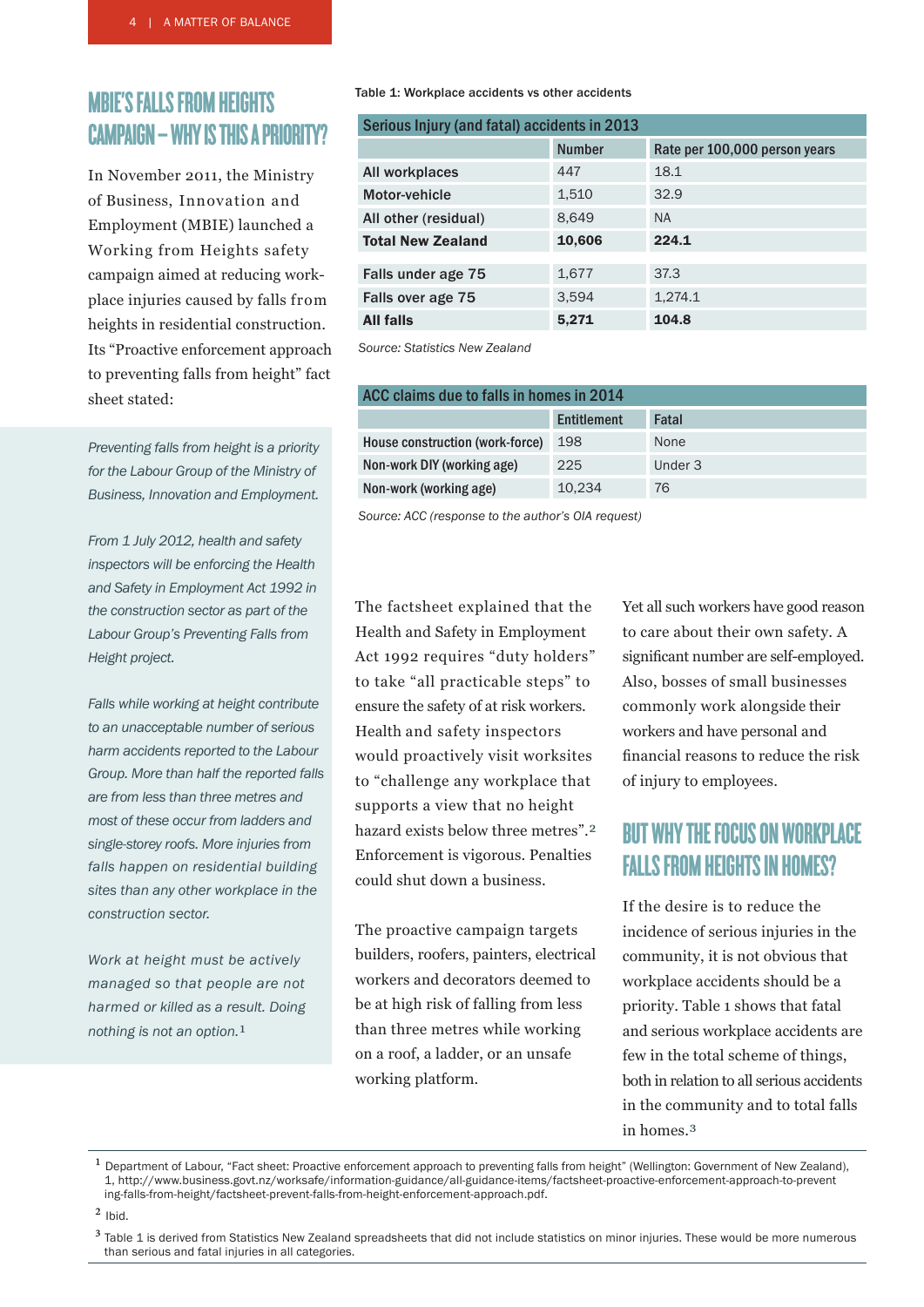Figure 1: Is the campaign necessary given the government's targets?

#### SERIOUS (FATAL AND NON-FATAL) WORK-RELATED INJURY AGE STANDARDISED RATE



 *Source for actuals: SNZ Injury Statistics, 2013 Table 27*

Indeed, the Accident Compensation Corporation (ACC) claims statistics in the table indicate that entitlement claims arising from falls in homes by "Do-It-Yourselfers" (DIYs) of working age are as significant as workplace falls in house construction, and that both are dwarfed by falls in the home more generally by those in this age group.

#### WORKPLACE SAFETY AND THE PIKE RIVER MINE DISASTER

Workplace safety is obviously WorkSafe NZ's silo, but it is also a government focus.

MBIE's campaign was launched in the context of the government's targets to reduce the incidence

of serious workplace injuries and deaths by at least 10% by 2016 and by 25% by 2020. These targets are part of the "something must be done" response to the Pike River Mine disaster in 2010.4

However, as shown in Figure 1, the incidence of serious work-related injuries declined appreciably between 2002 and 2013. This is despite the 185 deaths (heavily work-related) in the February 2011 Christchurch earthquake and the 29 deaths in the Pike River mining disaster in November 2010. (Because each data point in the chart is a three-year average, these deaths boost the statistics for 2009 through to 2012.) Even so, the trend decline between 2002 and

2013, if sustained through to 2025, would see the accident rate decline by 13% by 2016 and 33% by 2025 relative to 2010.

This declining trend raises the question of the need for ever-more costly regulation for the workplace in general, let alone home construction in particular, in order to achieve the government's targets. Given the costs, the burden of proof should surely fall on the agency seeking to impose the costs.

<sup>4</sup> WorkSafe itself is a product of this disaster. See Rob Stock, "WorkSafe boss calls for cultural change," *Sunday Star Times* (8 February 2015), http://www.stuff.co.nz/business/better-business/65857412/worksafe-boss-calls-for-cultural-change. This article also contains the quote in the second to last point under Key Points above.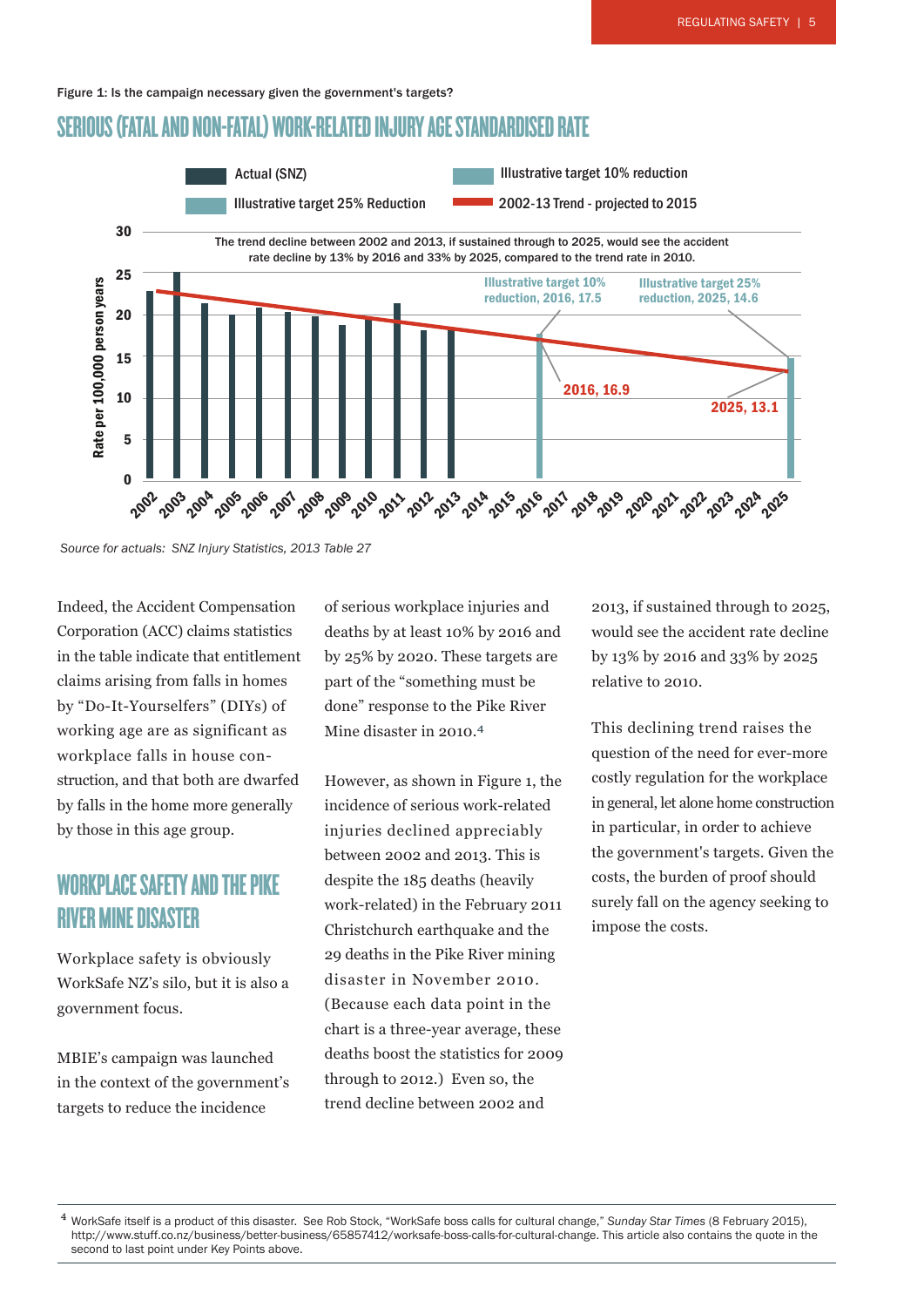6 | A MATTER OF BALANCE

Figure 2: Nice to have, but who is paying – Illustrative scaffolding for a single-storey residence



*Source: Department of Labour* 5

#### WHAT IS THE POTENTIAL COST TO HOUSEHOLDERS?

The New Zealand Initiative's interest in this issue was sparked late last year by a chance conversation with a small-scale builder who said the costs of complying with the MBIE campaign had turned a small  $$4,000$  roof job into a \$6,000 job.<sup>6</sup> There are 1.8 million dwellings in New Zealand, a majority of which are single-storey buildings. All will need repairs and maintenance work on their roofs and upper walls from time to time. If half the 1.8 million dwellings need a roof job every 12 years at an additional cost of \$2,000 (paint guarantees might

only last 10 years), the illustrative annual cost burden on householders is  $$150$  million.<sup>7</sup>

The costs of more discretionary work, additions and alterations would be extra, as would be the costs of constructing new homes. A report by BRANZ, commissioned by none other than the Scaffolding, Access and Rigging Association New Zealand (SARNZ), judged the additional safety cost to be \$3,304 for a new single-storey dwelling of 200 sq m; \$2,300 for a doublestorey new build (since scaffolding would likely be used anyway); and \$697 per 'addition and alteration' project. Assuming similar residential activity in the next 25 years to the average during the last 20 years, BRANZ assessed the average annual  $cost to be $79$  million.<sup>8</sup> (BRANZ does not appear to have allowed for additional costs with respect to repairs and maintenance, as distinct from additions and alterations.) In the absence of authoritative cost estimates, all such numbers are contestable. Peter May, director of Homebuild Homes in Palmerston North, supplied us with a detailed costing for a new single-storey building on a flat section in that town. The additional cost was \$7,107, including GST.

<sup>5</sup> See http://www.business.govt.nz/worksafe/information-guidance/national-programmes/preventing-falls-from-height-in-construction/what safe-looks-like/scaffolding.

<sup>6</sup> That interest resulted in an opinion piece. Bryce Wilkinson, "Weighing the costs of health and safety," *The Dominion Post* (12 January 2015). http://nzinitiative.org.nz/About+Us/Staff/Bryce\_Wilkinson/Opinion+and+commentary+Dr+Bryce+Wilkinson.html?uid=783.

 $7$  Of course this illustrative calculation would be lower by almost 2/3rds if BRANZ's estimate of \$697 for additional costs of 'additions and alterations" were used instead of \$2,000. But the sum is still potentially significant. Perhaps MBIE could set up a website where contending cost estimates by industry professionals could be posted for peer review.

<sup>8</sup> David Norman, Matthew Curtis and Ian Page, *A Cost-Benefit Analysis of Improved Working at Heights Regulation*, Report prepared for Scaffolding, Access and Rigging Association New Zealand (SARNZ) (Wellington: BRANZ, 2014), http://sarnz.org.nz/wp-content/up loads/2014/10/Cost-benefit-analysis-of-the-Working-at-Heights-Programme-FINAL-Copy.pdf.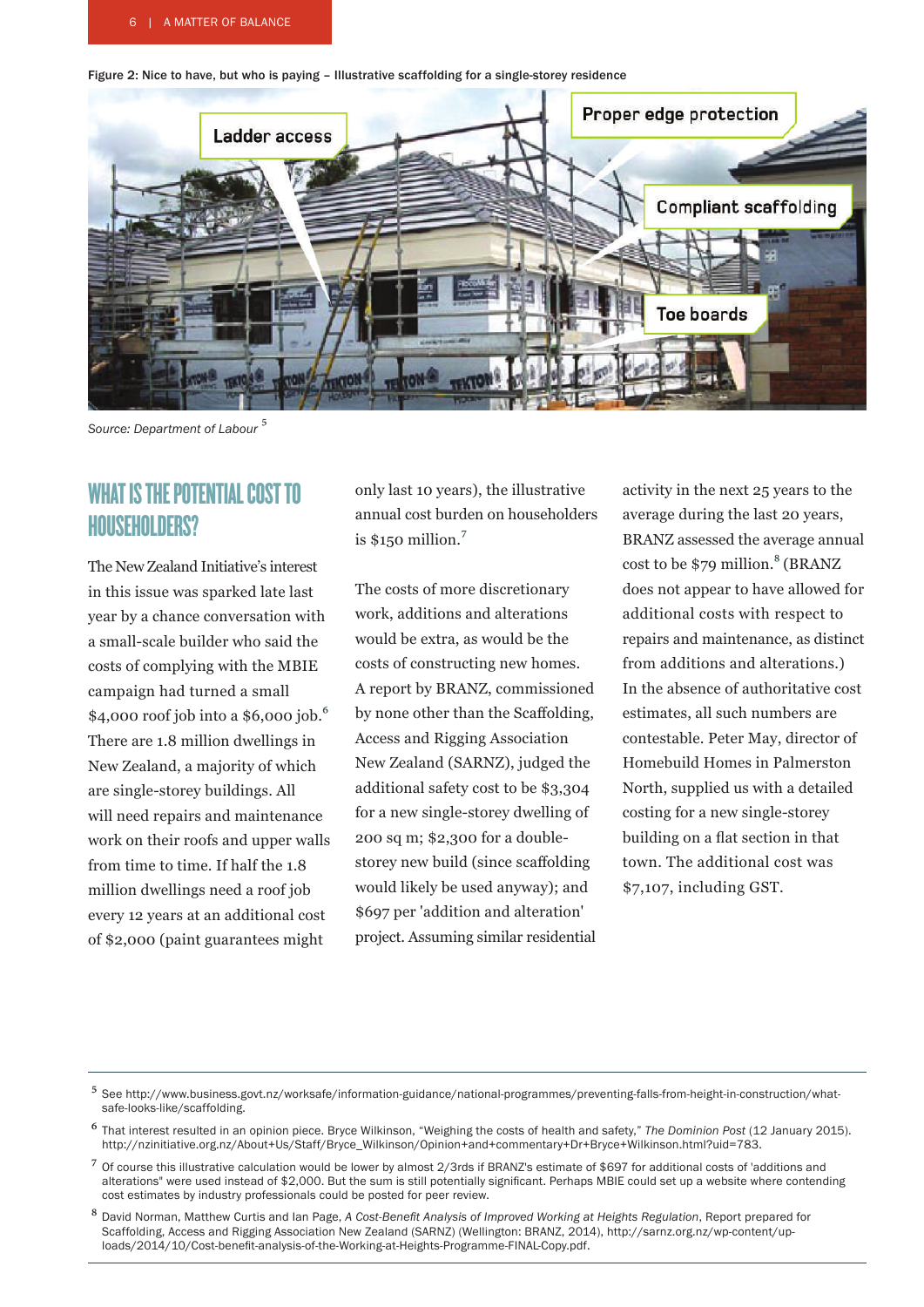More dramatically, Mike Fox, founding director of Primesite Homes, said in the June 2014 issue of *Building Today*, the official magazine of Registered Master Builders Federation (RMBF):

*Conservatively, the cost to the consumer of the current approach is approximately \$15,000 per [new?] dwelling (excluding the consumer's additional holding costs)– or about \$300 million in total, each and every year.* 9

Well, regardless of whether the additional annual cost on householders is of the order of \$79 million or \$450 million (including repairs and maintenance), how affordable is it for householders?

A 2013 BRANZ report on house repairs found that about 75% of assessed owner-occupied houses needed immediate repairs: "Additional to necessary physical repairs to avoid deterioration was the mitigation of trip and fall hazards, averaging about \$3,000 per house".10 This suggests that many householders are finding necessary home maintenance costs unaffordable. Adding \$2,000 to the cost of a smallish roof maintenance job will surely induce more households and landlords to defer necessary

maintenance. Indeed even Housing New Zealand appears to find affordability a problem. $^{11}$ 

Of course, a campaign to raise home maintenance costs is likely to impact most on low income home owners. BRANZ assessed that 87% of owner-occupier households with incomes below \$20,000 needed to make "immediate repairs" at an average cost of \$5,800. Estimated outstanding repair costs represented 62% of annual income for households in the \$10,000–20,000 bracket and 25% in the \$40,000–50,000 bracket.<sup>12</sup>

The same BRANZ report observed that DIY work by an owner could significantly reduce costs. "Otherwise unrepaired housing may have health and safety implications as well as diminishing the investment value of their house". BRANZ also observed that rental houses tended to be in even worse condition.<sup>13</sup>

#### ASSESSED SAFETY BENEFITS DON'T JUSTIFY THE COSTS

The subsequent BRANZ report for SARNZ rather heroically estimated from outcomes in the first full year of the campaign that MBIE's safety measures had reduced injuries in residential construction by 3.7%, or 0.6 deaths, 21.4 life-altering injuries/permanent disabilities, and 486 non-severe injuries.<sup>14</sup>

It was not BRANZ's fault that the estimates were heroic. It had to draw 25-year inferences from just one year of post-campaign outcomes not relating directly to falls from heights. The report flagged the desirability of revising those calculations in a few years.

Taking those estimates at face value, such safety benefits would be worth achieving if they could be secured by spending no more than \$22 million annually on road safety. (In road safety calculations in New Zealand, the (June 2014) value of a statistical life is \$3.98 million; the value of an avoided serious, non-fatal injury is \$419,300; and the value of an avoided minor injury is  $$22,400.$ <sup>15</sup>

It makes no sense to spend \$79 million annually to achieve safety benefits that could be achieved elsewhere by spending only \$22 million annually, if that were all there was to it.

<sup>9</sup> Mike Fox, "Falling from height safety measures – make them more cost-effective and practical," *Building Today* (June 2014), http://www.buildingtoday.co.nz/MagazineArticle.aspx?id=1162.

<sup>10</sup> Ian Page and Matthew Curtis, *House Repair Priorities*, Study Report 285 (Wellington: BRANZ, 2013), 1, http://www.branz.co.nz/cms\_show\_ download.php?id=4158d0bdfcc81dacb0caf37e9423259fabec292d.

<sup>11</sup> See for example, *"Govt to spend \$1.5b fixing up state houses"*, Radio New Zealand 24 March 2015, http://www.radionz.co.nz/news/political/269479/ govt-to-spend-\$1-point-5b-fixing-up-state-houses: "Mr English conceded many state houses were not up to standard and had not been properly maintained."

<sup>12</sup> Ibid., 1–2.

<sup>13</sup> Ibid., 2.

<sup>&</sup>lt;sup>14</sup> Norman et al (2014), op. cit., 1. The BRANZ report does not demonstrate that this assessed reduction is statistically significant.

<sup>15</sup> Ministry of Transport, "Social cost of crashes and injuries, update" (Wellington: Government of New Zealand, December 2014), 2, http://www.transport.govt.nz/assets/Uploads/Research/Documents/Social-Cost-June-2014-update.pdf.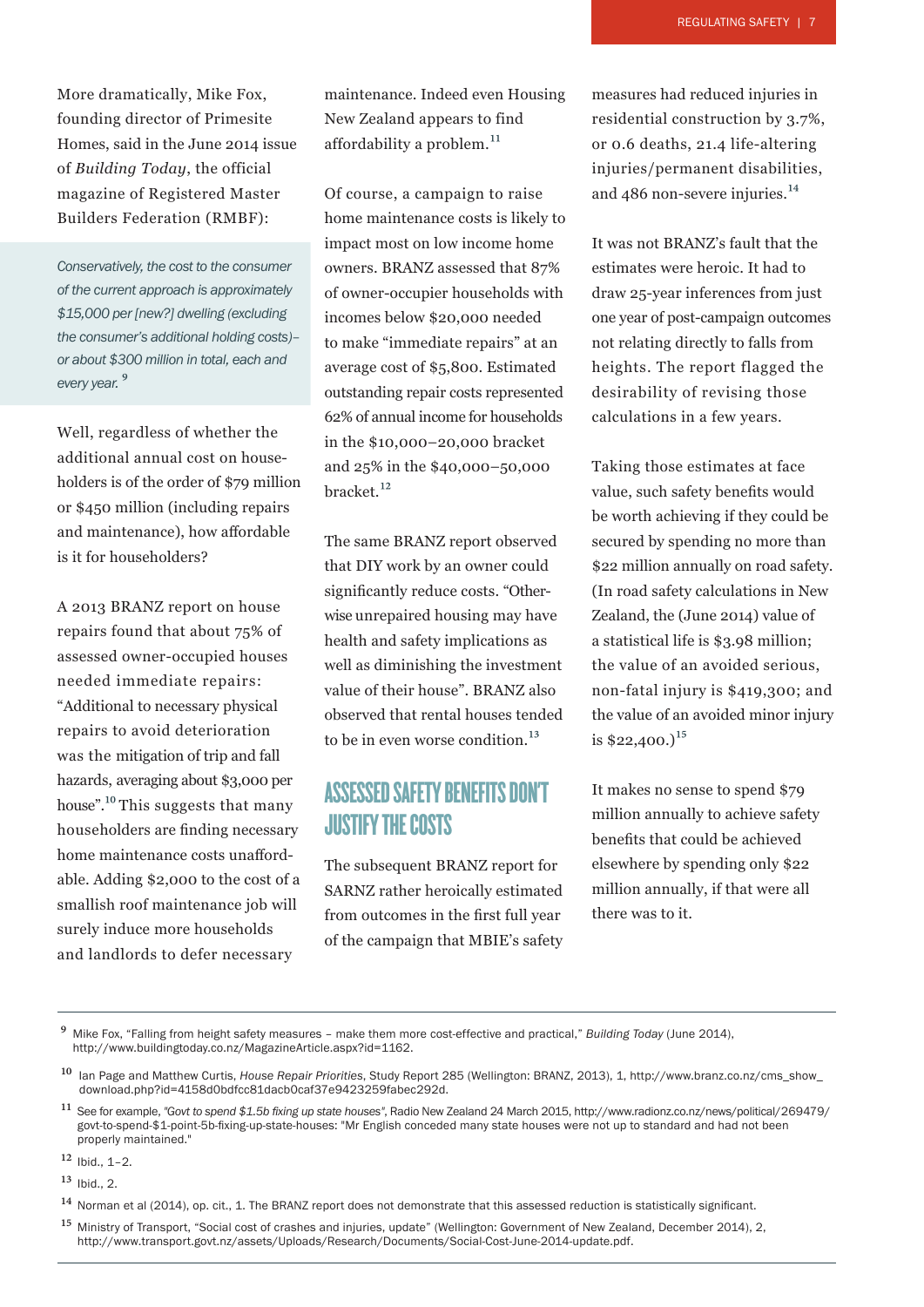Figure 3: Illustrative use of netting – potential overkill?



*Source: http://www.sitenets.co.nz/services/residential*

The BRANZ report also reached that conclusion. However, it also proposed, on the basis of surveyed opinion, that the use of safer techniques could generate material net productivity gains in house construction and additions and alterations. The report freely acknowledged that the issue of net productivity gains was contentious. Nonetheless, using the average (positive and negative) of surveyed responses, it found that the sum of estimated productivity gains and safety benefits marginally exceeded estimated costs.

A particularly controversial assumption was that contractors would incur no productivity costs from delays in waiting for scaffolding to be erected before they could start work.<sup>16</sup> Such assumptions may be more valid for large building firms than for smaller contractors, who are less able to shift their workforce between sites.

Moreover, the calculations built in markedly greater productivity gains in the construction of double-storey dwellings than single-storey dwellings. This is dubious because the practice before the MBIE campaign was to use scaffolding for double-storey dwellings. BRANZ recognised this point in assuming lower additional scaffolding costs from the campaign for double-storey dwellings.

There are other concerns. Apart from the fact that erecting scaffolding is a dangerous business in itself, the demand for scaffolding has gone through the roof, causing skills shortages that jeopardise safety and cause delays.<sup>17</sup> This is presumably primarily due to the Christchurch rebuild and the Auckland expansion rather than MBIE's campaign. But the development likely impairs productivity.

Another concern is the safety implications of increasing home owners' incentives to save costs by DIY activities, which may be more dangerous than the same activities undertaken by a professional. There were 194 ACC entitlement claims in 2011 for both non-work DIY falls in homes and work-related house construction falls. In 2014, the DIY claims were 225 as against 198 for work-related claims. The differential movement is no more than suggestive from a safety perspective, (as might be BRANZ's estimated 3.7% accident rate improvement based on one year's outcomes).

### WHY DOES A CAMPAIGN RAISE COSTS? DOESN'T IT JUST ENFORCE EXISTING LAW?

Section 6 of the *Health and Safety in Employment Act 1992* requires employers to take *all practicable steps* to ensure safety in the workplace. Section 2A defines this to mean all *reasonably* practicable steps.18 If MBIE's campaign is just enforcing existing laws and regulations, how can it be raising costs?

The costs of complying with section 6 ultimately depend on how the courts interpret it and the regulators enforce it. Words like "all reasonably practicable steps" are open to interpretation.

The Department of Labour's guidance states in part that "if there is a risk of serious … injury or harm, then spending a greater amount

<sup>16</sup> Ibid., 12.

<sup>17</sup> See, for example, "Sky-high shortage", *Sunday Star Times*, 8 March 2015.

<sup>18</sup> See *Health and Safety in Employment Act 1992*, http://legislation.govt.nz/act/public/1992/0096/latest/DLM278829.html.

<sup>19</sup> Department of Labour, "Taking all practicable steps" (Wellington: Government of New Zealand, 2011), http://www.dol.govt.nz/hs/law/quick guide/pdfs/allpracticablesteps.pdf.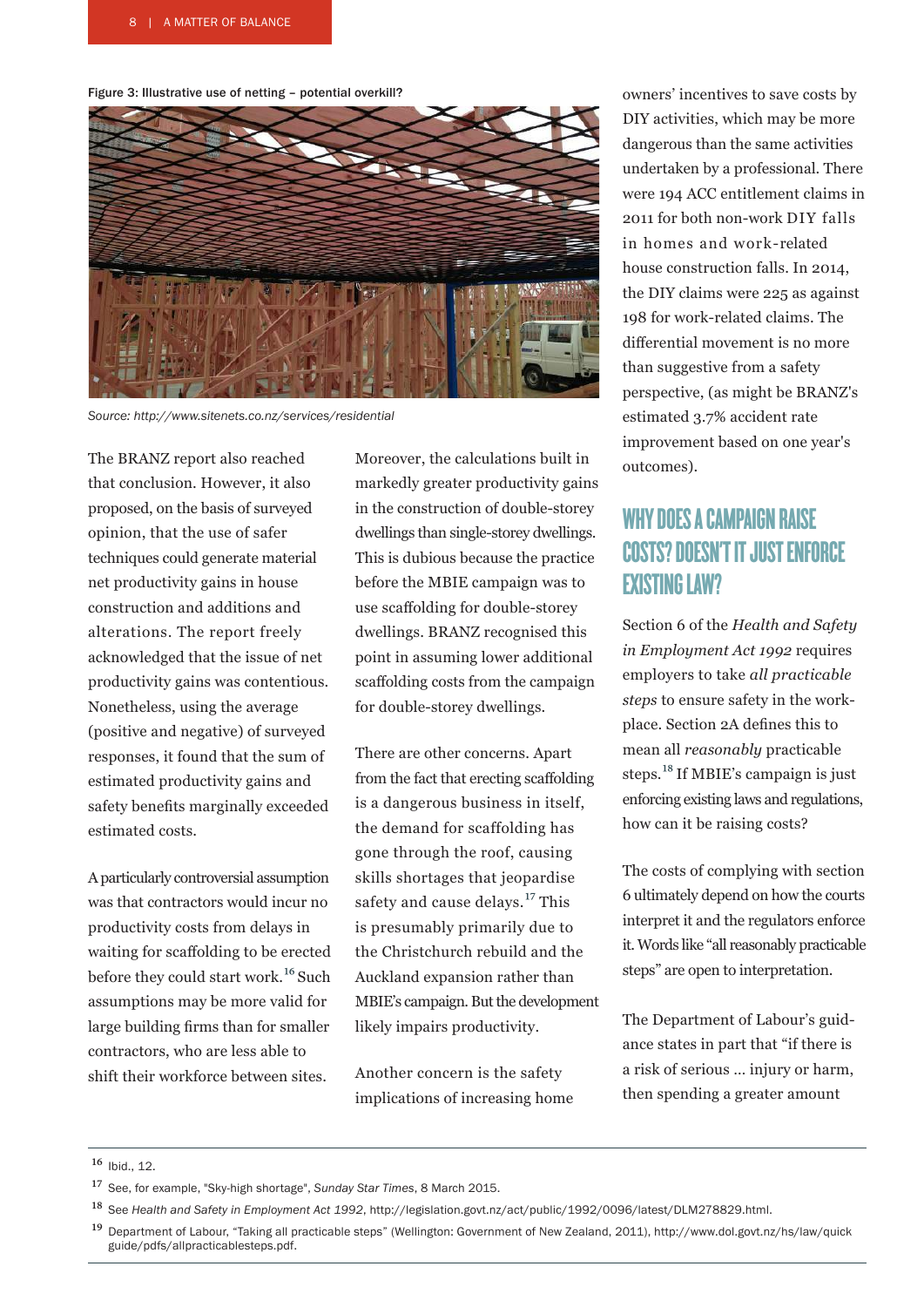of money to deal with the hazard is considered reasonable".19 Its 22 November 2011 *Working at Height*  position paper observes, with no mention of costs, that "even if a possible fall is less than 3 metres, the HSE Act requires that if there is any chance of harm resulting, steps must be taken to prevent the fall from occurring".20 MBIE's factsheet reiterates this point:

*Work at height must be actively managed so that people are not harmed or killed as a result. Doing nothing is not an option. …*

*If there's a chance of a fall – from any height – precautions have to be taken. Health and safety inspectors will challenge any workplace that supports a view that no height hazard exists below three metres.*21

Such statements make the costs imposed on businesses a secondary consideration, if that. In contrast, a welfare-maximising policy approach would ensure that the benefits exceeded the costs.

What is considered reasonable by officials spending other people's money is not necessarily what

householders or suppliers would regard as reasonable. As Milton Friedman once observed, it is human nature not to worry very much about the quantum of either benefits or costs when spending strangers' money for the benefit of other strangers.<sup>22</sup>

As already indicated, WorkSafe's campaign is vigorous. Its inspectors have real clout over a small business.

They can issue a prohibition notice if they observe inadequate precautions to prevent falls from or through single-storey roofs and other structures, or the unsafe use of ladders. Prohibition notices can also be issued for inadequate edge protection, use of harness systems or ladders, and scaffolding not "erected, altered or dismantled by competent people".<sup>23</sup> Nets below single-storey roofs appear to be also mandated by the ability to issue a prohibition order to prevent falls through single-storey roofs (see Figure 2).

Inspectors take into account compliance with MBIE's "best practice"24 working at height guidance when deciding what constitutes compliance with the Act. This potentially makes such guidance mandatory for businesses too small to take the risks of legal action. In effect, guidance manuals have become a way to tax households, firms and workers.

This is a question of balance, but there is a view in the industry that it has not been found. Fox's June 2014 article referred to over-zealous activities by "a small army of safety inspectors roaming around the country dishing out instant fines and prosecution notices to builders who have not fully scaffolded a single-level dwelling, or installed fall nets before roof trusses are installed".25 He asserted that it had "reached the point where a tradesman can't even stand on a saw stool without the fear of getting an instant fine or threat of prosecution. I have also heard of inspectors shutting down sites because a handrail was 100mm too low".26

Yet, deaths to workers from falls from heights in residential construction are rare. Statistics supplied by ACC under the *Official Information Act 1982* show zero claims for worker fatalities from

 $21$  Ibid., 1.

<sup>&</sup>lt;sup>20</sup> Department of Labour, "Working at height," Health and Safety Position Paper (Wellington: Government of New Zealand, 22 November 2011), http://www.business.govt.nz/worksafe/information-guidance/all-guidance-items/position-statements/working-at-height-health-and-safety position-paper/heightspositionpaper.pdf.

<sup>&</sup>lt;sup>22</sup> Milton Friedman, "Liberty quotation: Milton Friedman on the four ways to spend money," Quoted in a Fox interview (Libertarian Party of Mary land, May 2004), http://lpmaryland.org/liberty-quotation-milton-friedman-four-ways-spend-money/

<sup>&</sup>lt;sup>23</sup> Department of Labour, "Fact sheet: Proactive enforcement approach to preventing falls from height", op. cit. 2.

<sup>&</sup>lt;sup>24</sup> Ministry of Business, Innovation and Employment, "Best practice guidelines for working at height in New Zealand" (Wellington: Government of New Zealand, 2012),http://www.business.govt.nz/worksafe/information-guidance/all-guidance-items/best-practice-guidelines-for-workingat-height-in-new-zealand/working-height.pdf. Also see "Working Safer: A blueprint for health and safety at work" (Wellington: Government of New Zealand, August 2013), http://www.mbie.govt.nz/pdf-library/what-we-do/workplace-health-and-safety-reform/Safety-First-blueprint.pdf.

<sup>&</sup>lt;sup>25</sup> Mike Fox, "Falling from height safety measures - make them more cost-effective and practical," Building Today (June 2014), http://www.buildingtoday.co.nz/MagazineArticle.aspx?id=1162.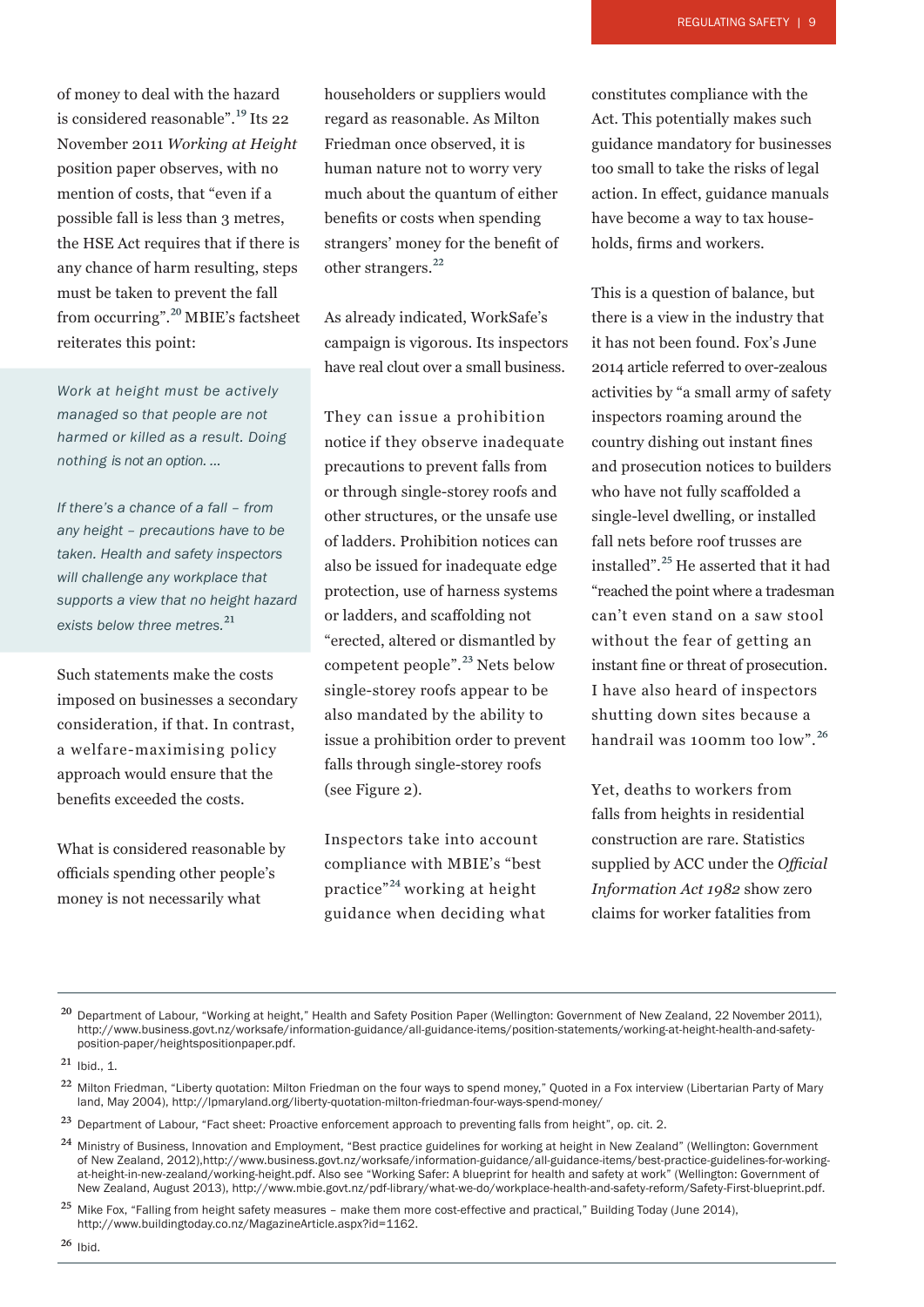falls in residential construction in every year from 2010 to 2014 except in 2012, when the indicated total was between one and three deaths. Falls in homes from other sources are a major cause of deaths, but MBIE's brief is workplace deaths.

### PUBLIC POLICY ANALYSIS – WHY SUCH LITTLE INTEREST IN ASSESSING BENEFITS AND COSTS?

As already mentioned, WorkSafe chief executive Gordon MacDonald, who took office in March 2014, was quoted in the *Sunday Star Times*  (8 February 2015) as saying that safety is not about eliminating risk or putting up barriers to profitability. "The smart trick is to make sure we are using money wisely, and proportionate to the risk".27

Indeed it is. So why did MBIE not estimate the costs and benefits for its campaign before launching it? And why has it not done so since, to the best of our knowledge?

One not-very-good reason from a homeowner's perspective is that MBIE was not required to do so by existing laws and regulations. Another not-very-good-reason might be that the costs on householders are external to MBIE. No process exists for internalising them. They do not even pass through MBIE's accounts.

But MBIE's campaign has supporters in the industry. One utopian view is that all avoidable accidents should be avoided. That is a fine sentiment. Unfortunately, it is unaffordable in practice. Society tolerates so many road and home accidents for no other reason.

A different view is that the costs of adopting best practice across the industry are low. After all, if some firms are employing 'best practice' successfully, why can't all of them? Yet, if so why force costs up?

A contradictory view is that there are real cost differences and firms trying to apply 'best practice' are undermined by those who quote for work on the basis of cheaper but less safe practices. However, differences in willingness to bear risk will always exist. Some work activities and places will always be more risky than others. One size does not fit all.

A supplementary view is that too many householders accept the cheaper quote because they are not responsible for workplace accidents. Indeed they are not. They can't control or manage them. People who buy wooden furniture can't be held responsible for forestry accidents.

Another possible reason for regulators to not take costs as seriously as homeowners is the perception that opposition to them will die down once they have become embedded into the industry-wide cost structure. Indeed it could. But the test of good public policy is not whether households become inured to a higher imposed cost structure. The test is whether there are benefits that exceed those costs to a greater degree than under any other option.

#### SO IS THERE A PUBLIC POLICY CASE FOR TAKING ACTION?

All New Zealanders undertake risky activities to a greater or lesser degree. A completely risk-free existence is unattainable. Workplace risks are a matter of choice, as are the risks in playing sport, crossing the road, or driving a car.

When people are putting their own bodies at risk of personal injury, the normal presumption is that they are doing so because the benefits they think they will obtain exceed the potential cost. In the case of workers, the remuneration received is likely to be a substantial form of the inducement.

A general principle is that government should not intervene unless one person's actions adversely affect someone else without compensatory effects, and perhaps not even then.

A paradoxical feature of BRANZ's defence of MBIE's campaign was the report's conclusion that the health and productivity benefits to workers and firms combined would exceed the costs. Yet if this were so, there would be little or no case for government action. Firms that did undertake these safety measures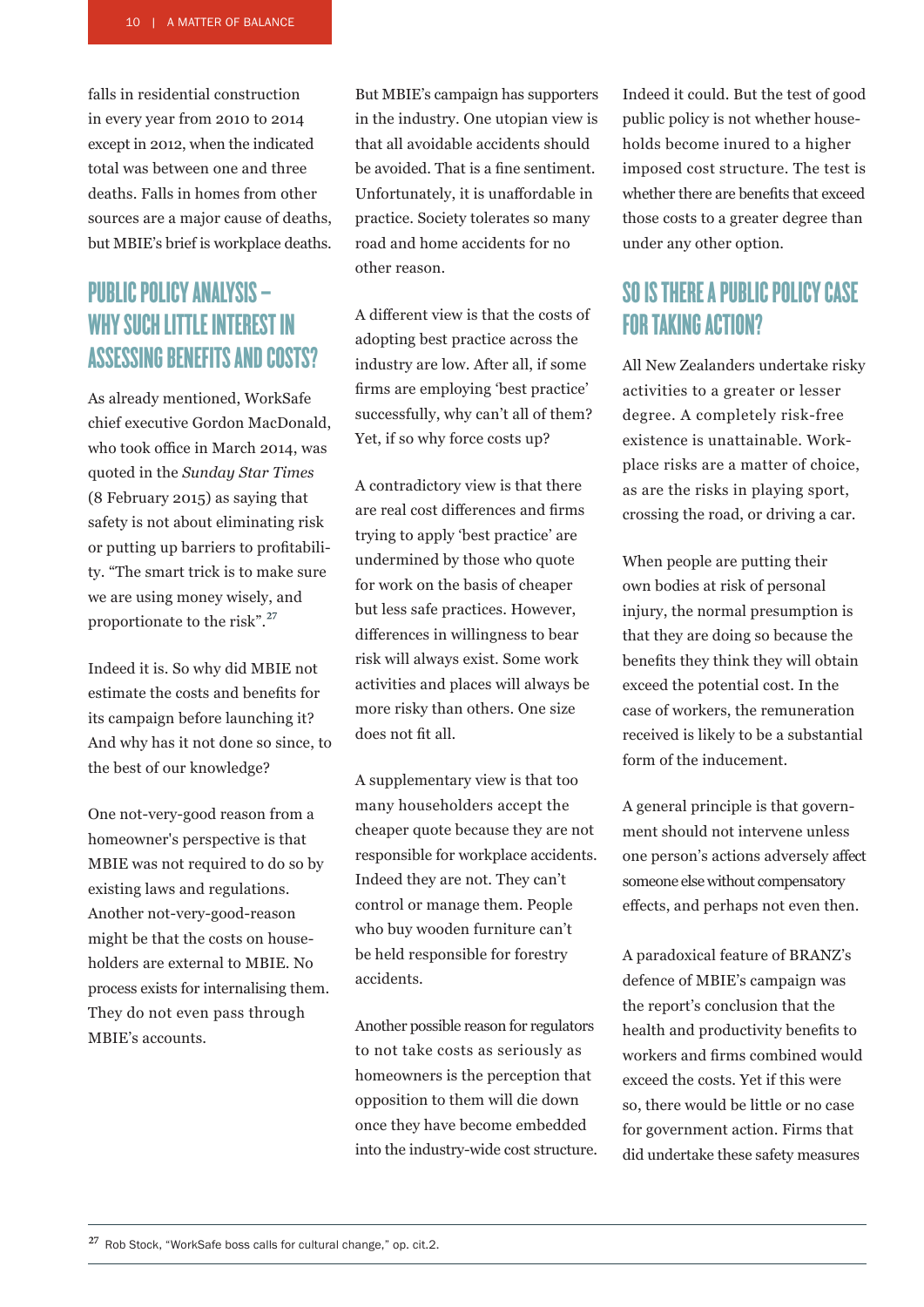would be able to undercut the rest. Householders, workers and successful firms could all be better off – and MBIE's campaign would largely be a waste of inspectors' time. Those who do not believe this presumably do not believe in BRANZ's conclusions.

There are at least two possible public policy reasons for thinking that people may be taking undue risks. Neither points to singling out falls from heights in residential construction as a remedy.

First, the abolition of New Zealanders' long-standing common law right to sue an at-fault party for personal injuries removed a pervasive mechanism for penalising negligence. New Zealand is plausibly a riskier place as a result. If this is a source of too many falls from heights, it is surely a source of a great many other accidents. If so, the issue should be addressed at source.

Second, ACC levies on employers and employees may not adequately reflect occupational risks. This issue is also much wider in scope than falls from heights in residential construction. Again the obvious remedy would be to address this problem at source. One option would be to re-introduce competition for work account insurance.

#### CONCLUDING COMMENTS

The bigger picture is that regulatory constraints on the supply of housing have independently made housing affordability a serious issue for young New Zealanders.

MBIE's campaign was bound to further raise house construction costs, and indeed ongoing maintenance costs. It should have been required to demonstrate in advance that there would be superior offsetting benefits.

That it was not so required points to a governance problem. Regulators inevitably work in their own silos. Their enforcement decisions impose costs on others that are external to the regulator. The likely result is to bias costs upwards relative to benefits.

Wasteful government spending and regulation make the good things in life, including greater safety, less affordable. The New Zealand Initiative's 2015 publication, *The Case for Economic Growth*, reported research that finds that a 10% increase in GDP per capita reduces the expected number of deaths in an earthquake of given magnitude by 5.3%.

The degree to which costs can be biased upwards depends on the degree of regulatory discretion. In this particular case, the fuzziness in the Health and Safety in Employment Act appears to allow considerable discretion in the degree to which costs may exceed benefits.

In the case of the regulation of safety, emotional considerations naturally loom large. Witness the Pike River deaths. But emotions can aggravate the silo tendency. Those responsible for regulating workplace safety are not responsible for regulating home or transport safety. It is naturally better that someone else has to explain an avoidable death to a bereaved family than oneself.

Unfortunately, actions dominated by emotion and good intentions can have unintended consequences that could make people worse off overall, not better off. Greater spending on scaffolding and nets means less spending by households on something else that they consider more important. Arguably, the more emotional the issue the greater the need for rational analysis.

WorkSafe New Zealand is part of MBIE. Its current CEO took office in March 2014. He has rightly observed the need "to make sure that we are using money wisely and proportionate to the risks". Independently of the governance issue, he has a chance to review the campaign to assess whether the likely benefits really do exceed the costs. Let's see if he exercises it.